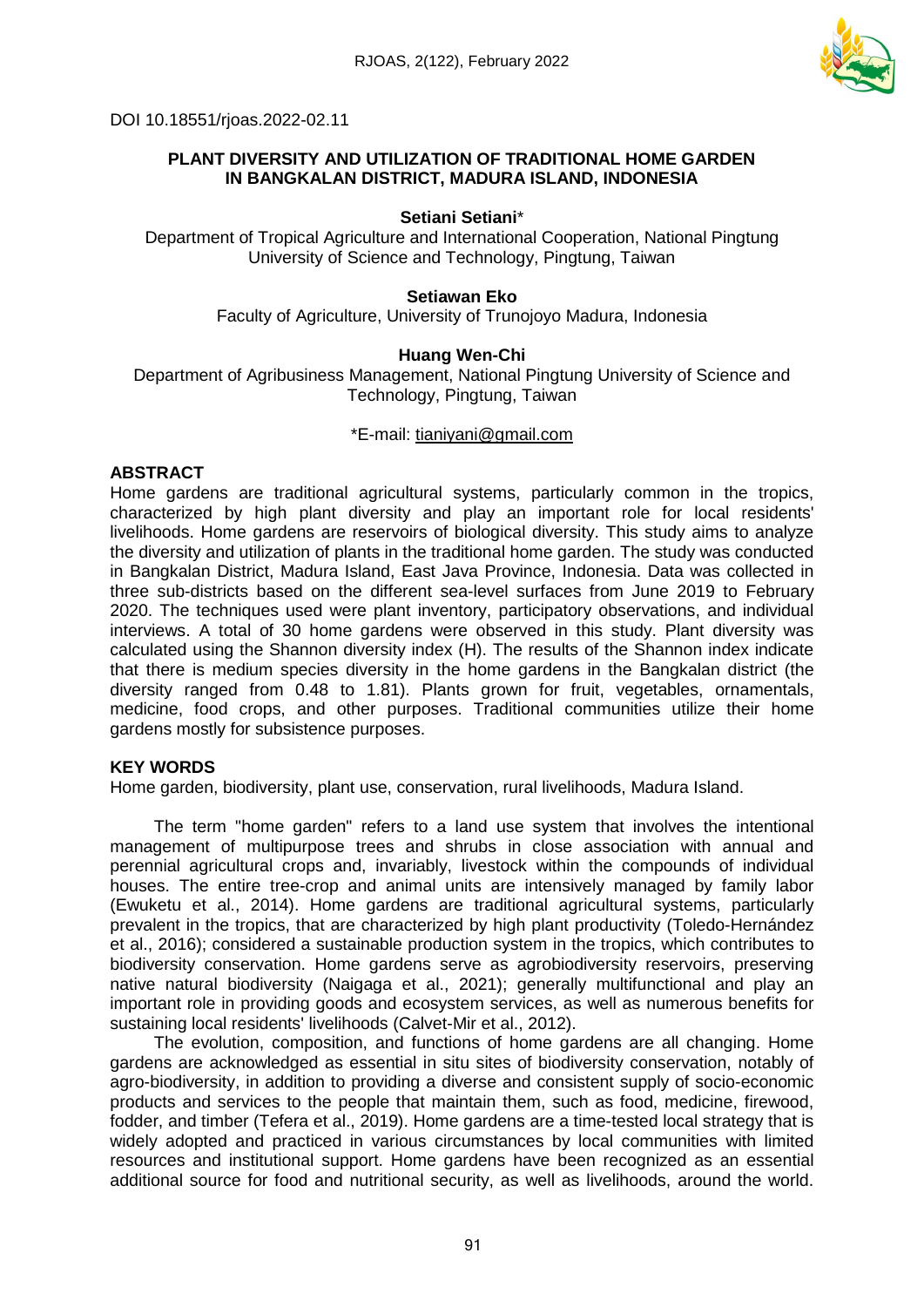

Globally, home gardens have been documented as an important supplemental source contributing to food and nutritional security and livelihoods (Galhena et al., 2013).

Home gardens have been studied on some Indonesian islands (Darma et al., 2020; Elih Nurlaelih et al., 2019; Kehlenbeck & Maass, 2004; Nila Pamungkas & Hakim, 2013; Pamungkas et al., 2013; Park et al., 2019; Rahu et al., 2013; Swandayani et al., 2016; Wakhidah & Sari, 2019). Very few studies have been carried out on home gardens in Madura Island, which creates a need for research to assess the role of Madura home gardens in plant diversity. This study aims to analyze the diversity and utilization of plants cultivated in the home garden. Specifically, it is aimed at identifying plant species conserved in home gardens through a plant inventory survey.

### **METHODS OF RESEARCH**

The study was conducted in Bangkalan District, Madura Island, East Java Province, Indonesia. It is shaped inland by 1,260.14 km2, located between 6° 51' and 7° 11' South latitude and between 1120 40' and 113° 08' East longitude (BPS (Indonesia Statistic Government Office)., 2021). The elevation of land ranges from 2 to 100 meters above sea level (m.a.s.l), with an average elevation of 23 m.a.s.l. average precipitation of 126.35 mm per month, with the highest occurring in December (267.89 mm<sup>3</sup>) and the lowest in August (4.5 mm). The soil in Madura Island is barren, arid, and high in lime content (Supriyadi, 2007).

Surabaya city is the capital of East Java Province, and Bangkalan is the nearest district to Surabaya compared to other districts in Madura Island. Since 2009, the Suramadu bridge has connected Java Island and Madura Island. This bridge changed some aspects of Madura Island, including agriculture (Faoziyah, 2016). This regency is divided into eighteen sub-districts. Data was collected in three sub-districts based on different sea level surfaces: (1) Sepulu sub-district (2 m.s.a.l.) as a coastal area; Tanah Merah sub-district (47 m.a.s.l) as a medium area; and Geger sub-district (100 m.a.s.l) as a high land area; Fig 1.



Figure 1 – The map of Study Site, East Java Province, Bangkalan District and three sub-districts in the study

This study was conducted from June 2019 to February 2020. In each home garden, the direct observation of species composing the home gardens was performed. The data collection was based on a plant inventory survey technique to classify and record the taxonomic details of plant species in the region. We divided the utilization into economic, subsistence, and ecological purposes. Madurese student from the faculty of Agricultural Trunojoyo Madura University was trained before the survey and collected the data. Participatory discoveries, field observations, garden inventories, and individual interviews were used in the data collection process. Interviews were conducted only in the Madurese language because most of the traditional families could not speak Indonesian. The surveyor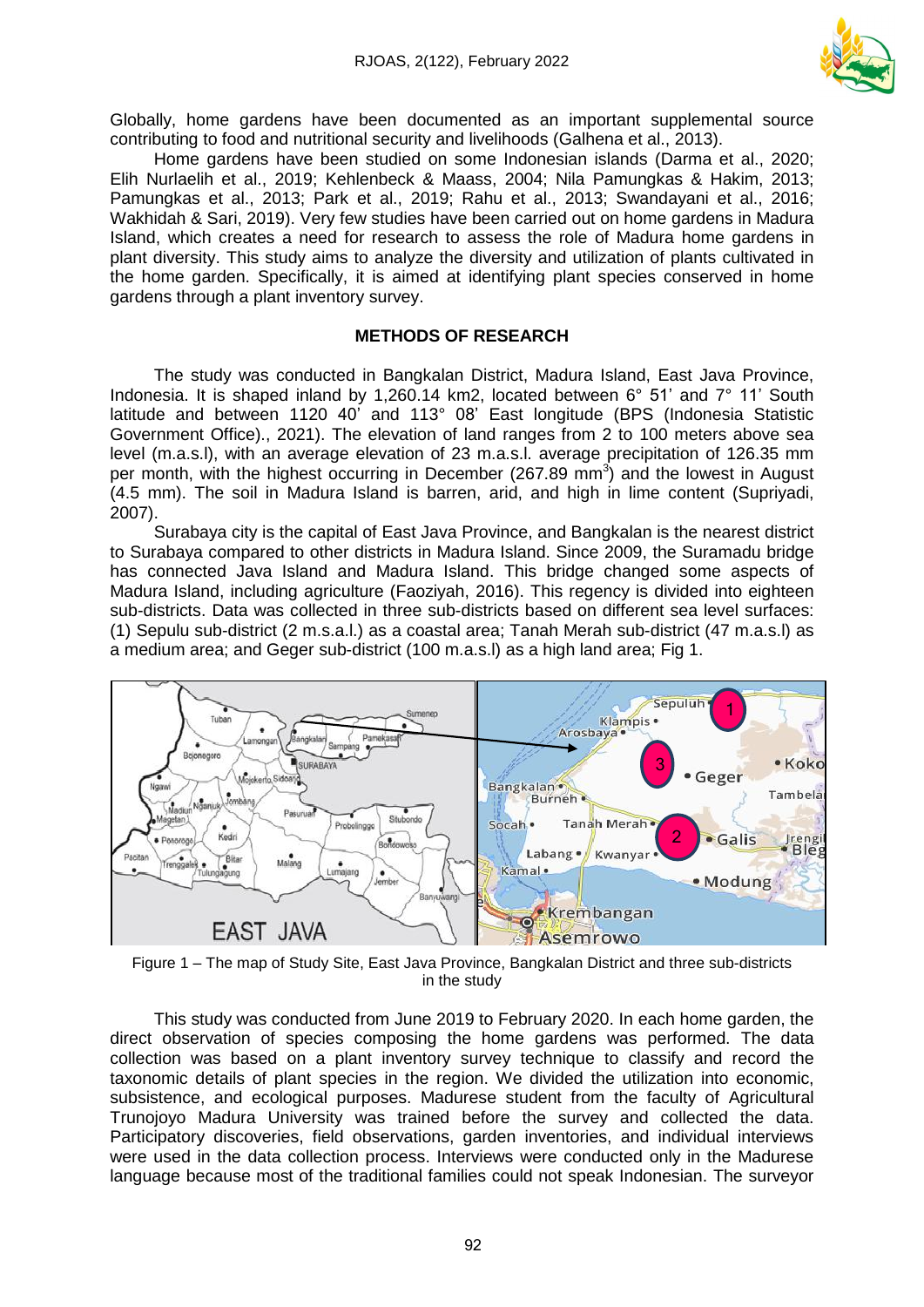

made the respondents aware of the aims of the study and interview, and also considered ethical aspects.

Analytical tools for botanical data manipulation were used to process data collected (Naigaga et al., 2021). Species classification and nomenclature were based the World Plant List. Plant species were classified into six categories: fruit, vegetable, food crops (tubers), medicine, ornamental and others. Species diversity was calculated using the Shannon-Wiener index (H). The index is calculated using the equations:

$$
H^{'}=-\sum_{i=1}^{S}(pi\ln pi)
$$

Where: H'= Shannon-Wiener Diversity Index,  $s$  = number of species  $P_i$ = the proportion of individuals or abundance of the i<sup>th</sup> species expressed as proportion of the total abundance.

#### **RESULTS AND DISCUSSION**

*Home garden diversity.* There were 2,962 plants cultivated in traditional home gardens in three sub-districts in Bangkalan (table 1). The largest group of plants cultivated is industrial plants, followed by fruit, ornamental, medicine, food crops (tubers), and vegetables. Most fruit, medicine, and industrial plants were cultivated in the middle land areas, while vegetable, ornamental, and food crop plants were mostly found in coastal land areas.

| No    | Group of plant     | Sepuluh |        |         | Tanah Merah |         |        | Total plants |        |  |
|-------|--------------------|---------|--------|---------|-------------|---------|--------|--------------|--------|--|
|       |                    | Plant   | %      | F Plant | %           | F Plant | %      | ∑ Plant      | %      |  |
|       | Fruit              | 138     | 18.83  | 268     | 16.43       | 174     | 29.10  | 580          | 19.58  |  |
|       | Vegetable          | 86      | 11.73  | 31      | 1.90        | 47      | 7.86   | 164          | 5.54   |  |
| 3     | Ornamental         | 257     | 35.06  | 104     | 6.38        | 143     | 23.91  | 504          | 17.02  |  |
| 4     | Medicine           | 60      | 8.19   | 135     | 8.28        | 75      | 12.54  | 270          | 9.12   |  |
| 5     | Food crop (Tubesr) | 129     | 17.60  | 64      | 3.92        | 42      | 7.02   | 235          | 7.93   |  |
| 6     | <b>Others</b>      | 63      | 8.59   | 1029    | 63.09       | 117     | 19.57  | 1209         | 40.82  |  |
| Total |                    | 733     | 100.00 | 1631    | 100.00      | 598     | 100.00 | 2962         | 100.00 |  |

Table 1 – Plant cultivated in traditional home garden three sub-districts in Bangkalan

In the traditional home garden in the tree sub-district, 70 species of plants were found, including 23 species of food crops and 4 species of industrial plants. The species of plants cultivated in the home garden were numerous (Table 2-7). The plant species diversity is similar to that of a tropical home garden or that of other traditional home gardens in many regions in developing countries (Ferdous et al., 2016) and Java Island (Hakim & Nakagoshi, 2007; Putri et al., 2016; Wiersum, 2006). The difference in species selection for traditional home gardens is primarily due to the altitudinal/climatic regime and also to traditional beliefs and day-to-day requirements of the farming people.

Species and the diversity of fruit are shown in table 2. The highest fruit plant cultivated in three sub-districts was *Musa spp.* (48.43%), followed by *Mangifera indica* L. (12.93%) and *Carica papaya* (9.92%). Based on location, the highland has the highest diversity of fruit compared to the coastal area and the middle land area. The average Shannon index in three locations (1.84) was lower than the species-fruit diversity in Ethiopia (Alemu et al., 2019). The diversity of fruit in the highlands was higher than in the middle land and coastal land areas.

Most *Musa spp.* are planted for economic purposes. Usually, the wife in the traditional family directly sells the fruit to the nearest market. Sometimes they also sell the leaves. Although there were numerous, they were not managed well. The family was careless about the growth of these plants. Basically, *Mangifera indica* L was planted as a shade plant. They argue that it has a lot of leaves and makes their house and home garden cooler and shadier. The family usually sells the mango fruit to the middle man through the "tebasan" system, as it also occurs in another place on Java Island (Anugrah, 2009). *Carica papaya* was grown for food, not only as a fruit but also as a vegetable (immature fruit and leaves).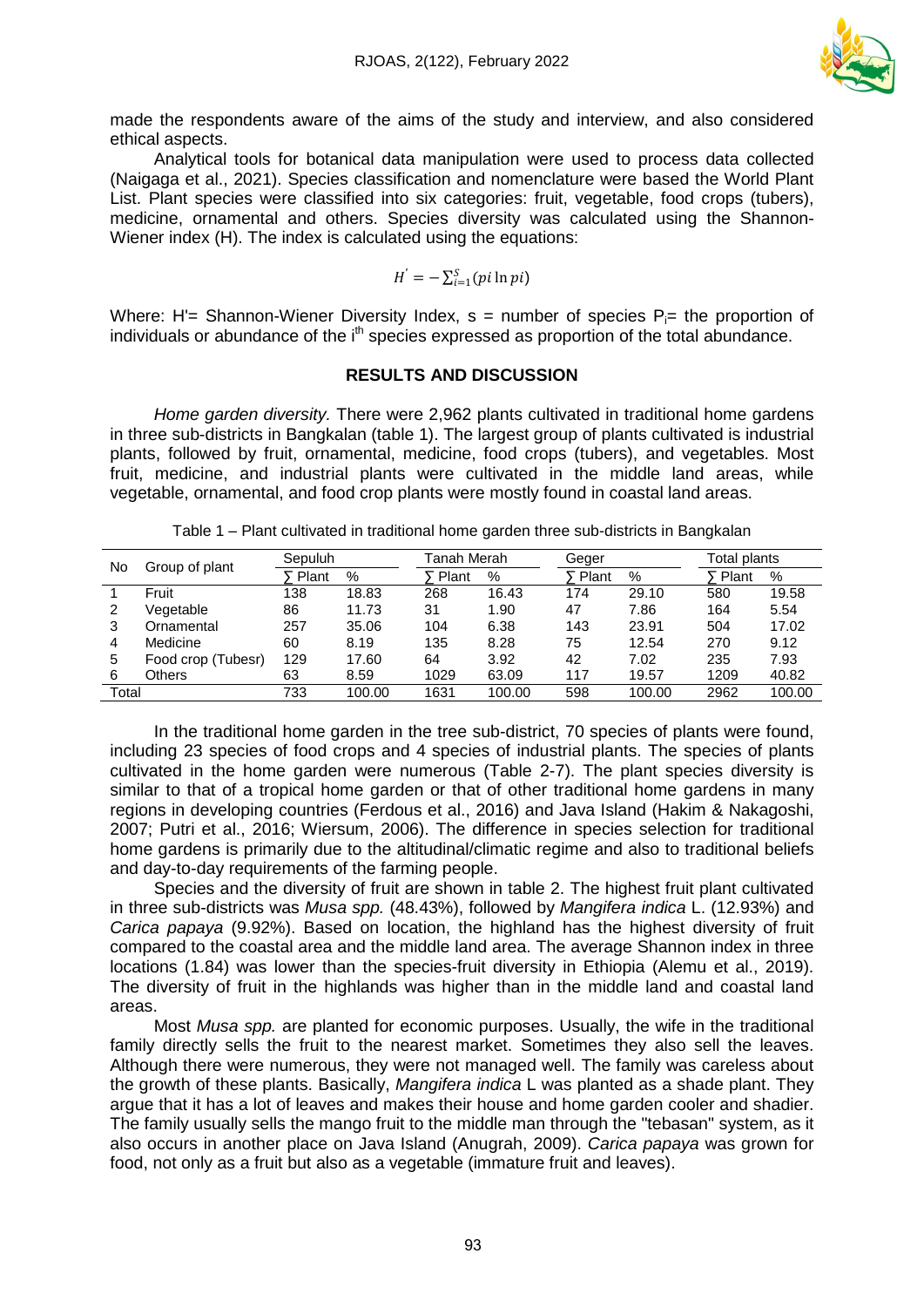

| No. | <b>Scientific Name</b> | Local name       | Species (%)    |                |        | Diversity Index |                |                          |  |
|-----|------------------------|------------------|----------------|----------------|--------|-----------------|----------------|--------------------------|--|
|     |                        |                  | <b>SP</b>      | <b>TM</b>      | GG     | <b>SP</b>       | TM             | GG                       |  |
| 1   | Anacardium occidentale | Jambu Mente      | $\blacksquare$ | 0.75           |        |                 | 0.04           |                          |  |
| 2   | Annona muricata L.     | <b>Sirsak</b>    |                |                | 1.724  |                 |                | 0.07                     |  |
| 3   | Annona squamosal       | Srikaya          | 5.07           | 1.87           | 1.149  | 0.15            | 0.07           | 0.05                     |  |
| 4   | Artocarpus integra     | Nangka           |                | 2.99           | ۰      |                 | 0.10           |                          |  |
| 5   | Averrhoa carambola     | Belimbing        |                | 1.87           |        |                 | 0.07           |                          |  |
| 6   | Carica papaya          | Pepaya           | 10.1           | 11.57          | 8.046  | 0.23            | 0.25           | 0.2                      |  |
| 7   | Chrysophylum cainito   | Kanitu           |                | 2.61           | 1.149  |                 | 0.10           | 0.05                     |  |
| 8   | Citrus aurantifolia sw | Jeruk Nipis      | 0.72           |                | 1.724  | 0.04            | ٠              | 0.07                     |  |
| 9   | Citrus x paradise      | Jeruk Bali       |                |                | 2.874  |                 | ٠              | 0.1                      |  |
| 10  | Cocos nucifera L.      | Kelapa           | 7.25           | 0.75           | 1.724  | 0.19            | 0.04           | 0.07                     |  |
| 11  | Hylocereus undatus     | <b>Buah Naga</b> | 2.17           |                | 2.874  | 0.08            |                | 0.1                      |  |
| 12  | Mangifera indica       | Mangga           | 10.1           | 17.16          | 11.49  | 0.23            | 0.30           | 0.25                     |  |
| 13  | Manilkara zapota       | Sawo             | 2.9            |                | 2.299  | 0.1             |                | 0.09                     |  |
| 14  | Muntingia calabura L.  | Kersen           | 1.45           | 1.12           | 2.299  | 0.06            | 0.05           | 0.09                     |  |
| 15  | Musa spp.              | Pisang           | 51.4           | 43.28          | 50.57  | 0.34            | 0.36           | 0.34                     |  |
| 16  | Passiflora edulis      | Markisa          |                |                | 0.57   |                 |                | 0.03                     |  |
| 17  | Phoenix dactylifera L. | Kurma            | 0.72           | $\blacksquare$ |        | 0.04            | $\blacksquare$ |                          |  |
| 18  | Psidium guajava        | Jambu Biji       | 5.07           | 7.84           | 4.02   | 0.15            | 0.20           | 0.13                     |  |
| 19  | Salacca zalacca        | Salak            |                | 2.24           | 2.87   |                 | 0.09           | 0.1                      |  |
| 20  | Spondias cytherea Sonn | Kedongdong       | 2.9            | 0.75           | 4.02   | 0.1             | 0.04           | 0.13                     |  |
| 21  | Syzygium aqueum Alst.  | Jambu Air        |                | 4.48           | ٠      |                 | 0.14           | $\overline{\phantom{0}}$ |  |
| 22  | Syzygium cumini        | Duwet            |                | 0.75           |        |                 | 0.04           |                          |  |
| 23  | Tamarindus indica      | Asem             |                |                | 0.57   |                 | 0.00           | 0.03                     |  |
|     | Total                  |                  | 100.00         | 100.00         | 100.00 | 1.72            | 1.88           | 1.91                     |  |

Table 2 – Fruit species and diversity of traditional home garden in three sub-districts of Bangkalan, Madura, Indonesia

*Note: Sub-district: SP Sepuluh, N=138 plants; TM Tanah Merah, N=268 plants, GG Geger, N=174 plants.*

Species and the diversity of vegetables are shown in table 3. Only *Capsicum annum* L. and *Capsicum frutescent* were planted in all three sub-districts, but *Capsicum annum* L was planted in a small number (8.3%). On the other hand, *Capsicum frutescent* was planted in a higher percentage in all sub-districts (62.83%). These plants were for subsistence purposes only; they were not only consumed by the owner but also shared with a neighbor because they were consumed daily. The respondents also indicated that it was ingrained to anticipate a higher and fluctuating price (Anwarudin, M et al., 2013). *Sasbania grandiflora* and *Moringa pterygosperma* are the second and third most common vegetables planted, but they are only found in the Sepulu sub-district. *Sasbania grandiflora* was one of the home garden indigenous vegetables suitable for Madura Island (Setiawan, 2017, 2018). Most of the *Moringa pterygosperma* was planted as an organic fence. Part of the *Moringa pterygosperma* organ is used, such as leaves (55%), fruit (21%), roots (9%), and stems (14%) (Bahriyah et al., 2015).

Table 3 – Vegetable species and diversity of traditional home garden in three sub-districts of Bangkalan, Madura, Indonesia

| No | Scientific Name       | Local name  | Species (%) |                          | Diversity Index          |      |                          |                          |
|----|-----------------------|-------------|-------------|--------------------------|--------------------------|------|--------------------------|--------------------------|
|    |                       |             | SP          | ТM                       | GG                       | SP   | ТM                       | GG                       |
|    | Amaranthus            | Bayam       | 8.14        |                          |                          | 0.2  |                          |                          |
| 2  | Capsicum annum L.     | Cabai besar | 5.81        | 12.9                     | 6.383                    | 0.17 | 0.26                     | 0.18                     |
| 3  | Capsicum frutescent   | Cabai rawit | 30.23       | 77.42                    | 80.85                    | 0.36 | 0.2                      | 0.17                     |
| 4  | Ipomoea aquatic       | Kangkung    | 9.30        | $\overline{\phantom{0}}$ | $\overline{\phantom{0}}$ | 0.22 | $\overline{\phantom{0}}$ | ۰                        |
| 5  | Leucaena leucocephala | Lamtoro     | -           | 9.677                    | $\overline{\phantom{0}}$ |      | 0.23                     | ٠                        |
| 6  | Moringa pterygosperma | Kelor       | 11.63       | $\overline{\phantom{0}}$ |                          | 0.25 | $\overline{\phantom{a}}$ | ۰                        |
|    | Nasturtium officinale | Selada air  | -           | $\overline{\phantom{0}}$ | 2.128                    | 0    |                          | 0.08                     |
| 8  | Sachium edule         | Labu siam   | 4.65        | $\overline{\phantom{0}}$ | 8.511                    | 0.17 | ٠                        | 0.21                     |
| 9  | Sasbania grandiflora  | Turi        | 27.91       | $\overline{\phantom{0}}$ | $\overline{\phantom{0}}$ | 0.36 | $\overline{\phantom{0}}$ | $\overline{\phantom{0}}$ |
| 10 | Solanum melongena     | Terong      | 2.33        | $\overline{\phantom{0}}$ | 2.128                    | 0.09 | 0                        | 0.08                     |
|    | Total                 |             | 100.00      | 100.00                   | 100.00                   | 1.81 | 0.69                     | 0.72                     |

*Note: Sub-district: SP Sepuluh, N=86 plants; TM Tanah Merah, N=31 plants, GG Geger, N=47 plants.*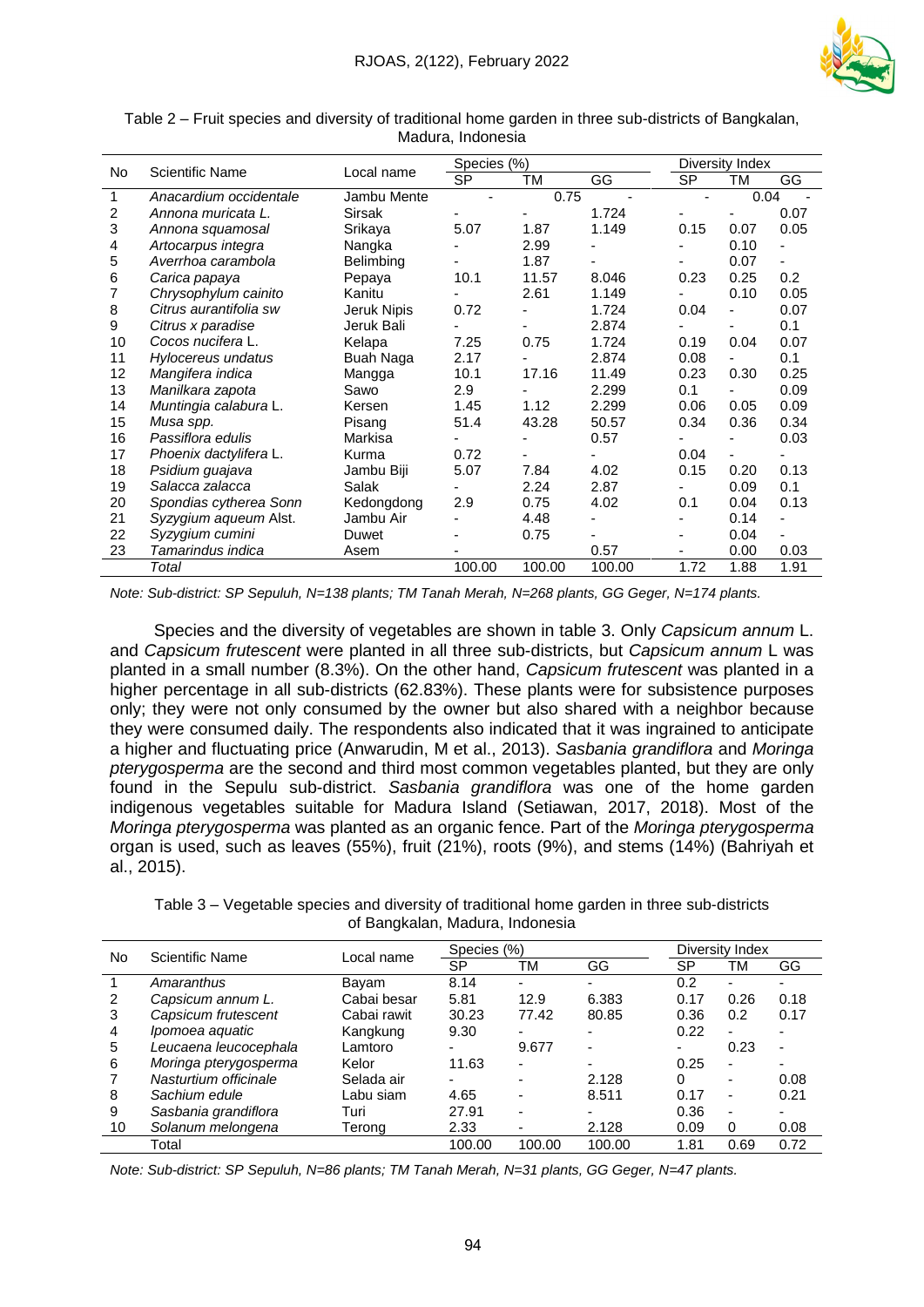

|           |                        |                     |             |       |                          | Shannon Index |                |      |  |
|-----------|------------------------|---------------------|-------------|-------|--------------------------|---------------|----------------|------|--|
| <b>No</b> | Scientific Name        | Local name          | Species (%) |       |                          |               |                |      |  |
|           |                        |                     | <b>SP</b>   | ТM    | GG                       | <b>SP</b>     | ТM             | GG   |  |
| 1         | Adenium obesum         | Kamboja             | 0.39        | 5.77  | ٠                        | 0.02          | 0.16           | 0.00 |  |
| 2         | Aglaonema              | Sri rejeki          |             | 1.92  | ٠                        |               | 0.08           | 0.00 |  |
| 3         | Bougainvillae sp.      | <b>Bugenvil</b>     | 0.39        |       |                          | 0.02          | -              | 0.00 |  |
| 4         | Caladium sp.           | Keladi              |             |       | 2.10                     |               | ۰.             | 0.08 |  |
| 5         | Cananga odorata        | Kenanga             | 0.78        | -     | $\overline{\phantom{0}}$ | 0.04          | $\blacksquare$ | 0.00 |  |
| 6         | Catharantus roseus     | Tapak dara          | 2.33        | 1.92  |                          | 0.09          | 0.08           | 0.00 |  |
|           | Codiaeum variegatum    | Puring              | 3.89        | 4.81  | 3.50                     | 0.13          | 0.15           | 0.12 |  |
| 8         | Dypsis leutescens      | Palem               |             |       | 6.99                     |               | -              | 0.19 |  |
| 9         | Euphorbia milii        | Euphorbia           | 2.72        | 9.62  |                          | 0.10          | 0.23           | 0.00 |  |
| 10        | Hibiscus rosa sinensis | <b>Bunga Sepatu</b> | 77.82       | 52.88 | 68.53                    | 0.20          | 0.34           | 0.26 |  |
| 11        | Impatiens balsamina L  | Bunga pacar air     | 0.78        |       |                          | 0.04          |                |      |  |
| 12        | Ixora coccinea L.      | Asoka               | 2.72        |       |                          | 0.10          | $\blacksquare$ | ۰    |  |
| 13        | Jasminum sambac        | Melati              | 0.78        | 13.46 | 9.09                     | 0.04          | 0.27           | 0.22 |  |
| 14        | Oleina syzygium        | Pucuk merah         | 0.39        |       |                          | 0.02          | -              | 0.00 |  |
| 15        | Opuntia spp            | Kaktus              | 2.33        |       | 2.10                     | 0.09          | -              | 0.08 |  |
| 16        | Rosa sp.               | Mawar               | 1.56        | 3.85  | 4.90                     | 0.06          | 0.13           | 0.15 |  |
| 17        | Sansevieria sp.        | Lidah mertua        | 1.95        | 1.92  | 1.40                     | 0.08          | 0.08           | 0.06 |  |
| 18        | Zamioculcas zamifolia  | Daun dolar          | 1.17        | 3.85  | 1.40                     | 0.05          | 0.13           | 0.06 |  |
|           | Total                  |                     | 100         | 100   | 100                      | 1.06          | 1.62           | 1.21 |  |

Table 4 – Ornamental species and diversity of traditional home garden in three sub-districts of Bangkalan, Madura, Indonesia

*Note: Sub-district: SP Sepuluh, N=257 plants; TM Tanah Merah, N=104 plants, GG Geger, N=143 plants.*

Species and the diversity of ornamental plants are shown in table 4. The most ornamental plant cultivated in all sub-districts was *Hibiscus rosa sinensis* (66.41%), followed by *Jasminum sambac* (7.78%) and *Rosa* sp. (3.43%). Most of the ornamental plants were planted as organic fences and were not used for commercial purposes. The highest diversity of ornamental plants is in the middle land, followed by high land and the coastal area. In the Java and Bali islands, the use of flowers and leaves for traditional rituals is common (Darma et al., 2020; Hakim et al., 2018). The diversity of ornamental plants in the middleland area was higher than in the coastal and highland areas.

Species and the diversity of medicine plants are shown in table 5. *Curcuma domestica Vahl*, *Cymbopogon citratus,* and *Deacaena angustifolia* were found in all of the sub-districts. *Sonchus arvensus* and *Piper Betle are* also numerous in coastal land areas. *Deacaena angustifolia* was found in numerous middle land areas, while *Ocimum basillum* was found in numerous high land areas. The most common medicinal plant cultivated in all sub-districts is *Curcuma domestica Vahl.* Other species of curcuma, such as *Curcuma aeruginosa* and *Curcuma zanthorrhiza,* were distributed randomly in home gardens, and there were indications of spontaneous growth in all gardens (Hakim et al., 2018). The highland area has the highest diversity index of medicinal plants, while the middle land has the lowest diversity.

|                   | Scientific Name           | Local name     | Species (%)              |                          |        | Shannon Index            |                          |      |  |
|-------------------|---------------------------|----------------|--------------------------|--------------------------|--------|--------------------------|--------------------------|------|--|
| No.               |                           |                | SP                       | ТM                       | GG     | SP                       | ТM                       | GG   |  |
|                   | Aloe vera                 | Lidah buaya    | 6.67                     | $\overline{\phantom{0}}$ | 1.33   | 0.18                     | $\overline{\phantom{0}}$ | 0.06 |  |
| 2                 | Bassela rubra linn        | Binahong       | ٠                        | 1.48                     | Ξ.     |                          | 0.06                     |      |  |
| 3                 | Curcuma domestica Vahl.   | Kunvit         | 35.00                    | 27.41                    | 26.67  | 0.37                     | 0.35                     | 0.35 |  |
| 4                 | Cymbopogon citratus       | Sereh          | 13.33                    | 10.37                    | 2.67   | 0.27                     | 0.24                     | 0.97 |  |
| 5                 | Deacaena angustifolia     | Pandan suji    | 3.33                     | 45.19                    | 12.00  | 0.11                     | 0.36                     | 0.25 |  |
| 6                 | Hibiscus sabdariffa       | Rosella        | $\overline{\phantom{0}}$ | 2.22                     |        |                          | 0.08                     |      |  |
|                   | Jatropha multifida        | Bunga betadine | 3.33                     |                          |        | 0.11                     | $\overline{\phantom{0}}$ |      |  |
| 8                 | Morinda citrifolia        | Mengkudu       | $\overline{\phantom{0}}$ | $\overline{\phantom{0}}$ | 1.33   | $\overline{\phantom{0}}$ | $\overline{\phantom{0}}$ | 0.06 |  |
| 9                 | Ocimum basillum           | Kemangi        | $\overline{\phantom{a}}$ | 4.44                     | 33.33  |                          | 0.14                     | 0.37 |  |
| 10                | <b>Piper Betle</b>        | Sirih          | 10.00                    | ٠                        | -      | 0.23                     | $\overline{\phantom{0}}$ |      |  |
| 11                | Sonchus arvensus          | Tempuyung      | 28.33                    | $\blacksquare$           | 14.67  | 0.36                     | $\overline{\phantom{a}}$ | 0.28 |  |
| $12 \overline{ }$ | Zingiber officinale roxb. | Jahe           | $\overline{\phantom{a}}$ | 8.89                     | 8.00   | ۰                        | 0.22                     | 0.2  |  |
|                   | Total                     |                | 100.00                   | 100.00                   | 100.00 | 1.63                     | 1.45                     | 2.54 |  |

Table 5 – Medicine species and diversity of traditional home garden in three sub-districts of Bangkalan, Madura, Indonesia

*Note: Sub-district: SP Sepuluh, N=60 plants; TM Tanah Merah, N=135 plants, GG Geger, N=75 plants.*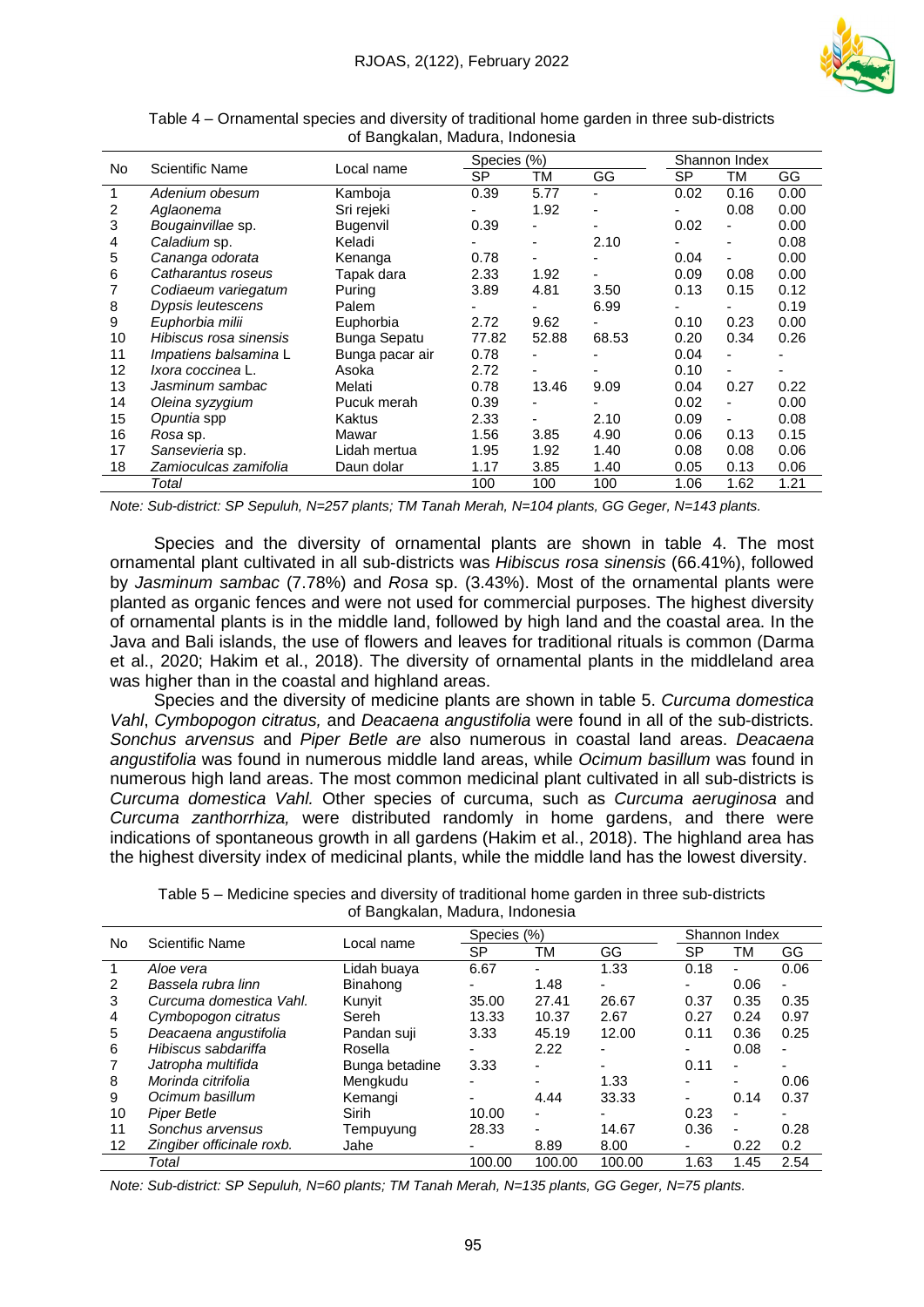

| No | Scientific Name          |            | Species (%) |       |       | Diversity Index |                          |      |  |  |  |  |
|----|--------------------------|------------|-------------|-------|-------|-----------------|--------------------------|------|--|--|--|--|
|    |                          | Local name | SP          | тм    | GG    | SP              | ТM                       | GG   |  |  |  |  |
|    | Colocasia esculenta      | Talas      | -           | 6.25  | 4.76  |                 | 0.17                     | 0.15 |  |  |  |  |
|    | Ipomoea batatas L.       | Ubi jalar  | 67.44       | ٠     | 35.71 | 0.27            | $\overline{\phantom{0}}$ | 0.37 |  |  |  |  |
| 3  | Manihot esculenta crantz | Singkong   | 32.56       | 93.75 | 59.52 | 0.37            | 0.06                     | 0.31 |  |  |  |  |
|    | Total                    |            | 100         | 100   | 100   | 0.63            | 0.22                     | 0.82 |  |  |  |  |

Table 6 – Tubber diversity of traditional home garden in three sub-districts of Bangkalan, Madura, Indonesia

*Note: Sub-district: SP Sepuluh, N=129 plants; TM Tanah Merah, N=64 plants, GG Geger, N=42 plants.*

Species and the diversity of food crops (tubers) plants are shown in table 6. The most cultivated plant in all sub-districts is *Manihot esculenta* Crantz (61.94%), while *Ipomoea batatas* L*.* is not found in Sepuluh, *Colocasia esculenta* is not found in Tanah Merah. Javanese and Madurese people not only used *Manihot esculenta* Crantz as a carbohydrate sourced from its tubers but also as a vegetable from its leaves (Putri et al., 2016). The same condition of diversity of medicinal plants, high land areas have the highest food crop diversity compared to other areas.

Table 7 – Others plant diversity of traditional home garden in three sub-districts of Bangkalan, Madura, Indonesia

| No | Scientific Name          |             | Species (%)              |       |                          | Diversity Index          |      |                          |  |
|----|--------------------------|-------------|--------------------------|-------|--------------------------|--------------------------|------|--------------------------|--|
|    |                          | Local name  | SP                       | ТM    | GG                       | SP                       | TM   | GG                       |  |
|    | Bambusa glaucescens      | Bambu       | $\overline{\phantom{0}}$ | 91.84 | 74.36                    |                          | 0.08 | 0.22                     |  |
| 2  | Ceiba petandra           | Kapuk Randu | $\overline{\phantom{0}}$ | 0.19  | $\overline{\phantom{0}}$ | $\overline{\phantom{0}}$ | 0.01 | $\overline{\phantom{a}}$ |  |
| 3  | Saccharum officinarum L. | Tebu        | 84.13                    | 1.65  | 4.27                     | 0.15                     | 0.07 | 0.13                     |  |
| 4  | Tectona grandis          | Jati        | 15.87                    | 6.32  | 21.37                    | 0.29                     | 0.17 | 0.33                     |  |
|    | Total                    |             | 100                      | 100   | 100                      | 0.44                     | 0.33 | 0.68                     |  |

*Note: Sub-district: SP Sepuluh, N=63 plants; TM Tanah Merah, N=1,029 plants, GG Geger, N=117 plants.*

Species and the diversity of the other plants are shown in table 7. *Bambusa glaucescens* is the most cultivated plant in Tanah Merah and Geger, which are planted over 70% in traditional home gardens, while *Tectona grandis* and *Saccharum officinarum* L. are spread evenly in all sub-districts but mostly in Sepuluh. *Bambusa glaucescens* is used as a building and art material. Bio-fence occurs as an integral part of settlements and consists of bamboo or tree plants (Putri et al., 2016). Bamboo is one of the most important non-wood tree species in rural areas (Hakim et al., 2018).

Traditional household families utilize their home gardens for economic, subsistence, and ecological purposes. For economic purposes, they use the products from their home gardens to generate income or as a business, but most of the traditional home garden families in Bangkalan utilize their home gardens for subsistence purposes. They consume the plant directly in their home garden or share it with neighbors and relatives for subsistence purposes. For ecological purposes, they utilize their home garden to make their home environment more comfortable. The utilization of the home garden of the traditional home garden based on a group of plants is shown in table 8. The home garden's diversity and utilization can be affected by the social-economic status of the household (Wiersum, 2006).

Most plants in the home garden are utilized for subsistence purposes (50.33%), followed by ecological (44.89%) and economic (7.67%). This condition occurs because the production from the home garden is very small and just enough to fulfill their family needs. They are not concerned for economic purposes because the low productivity and quality of home garden products are caused by some environmental factors such as low soil fertility and problems with water availability. They also spent most of their time and resources on farming in the field.

Fruit plants in home gardens are mostly (50%) utilized for subsistence purposes. They use fruit plants not only to consume as a fruit but also other parts of the fruit. For example, the leaves and flowers of *Carica papaya* are utilized as vegetables. *Cocos nucifera* L. utilizes the stem as material for construction and the other parts as fire wood. Fruit plants are utilized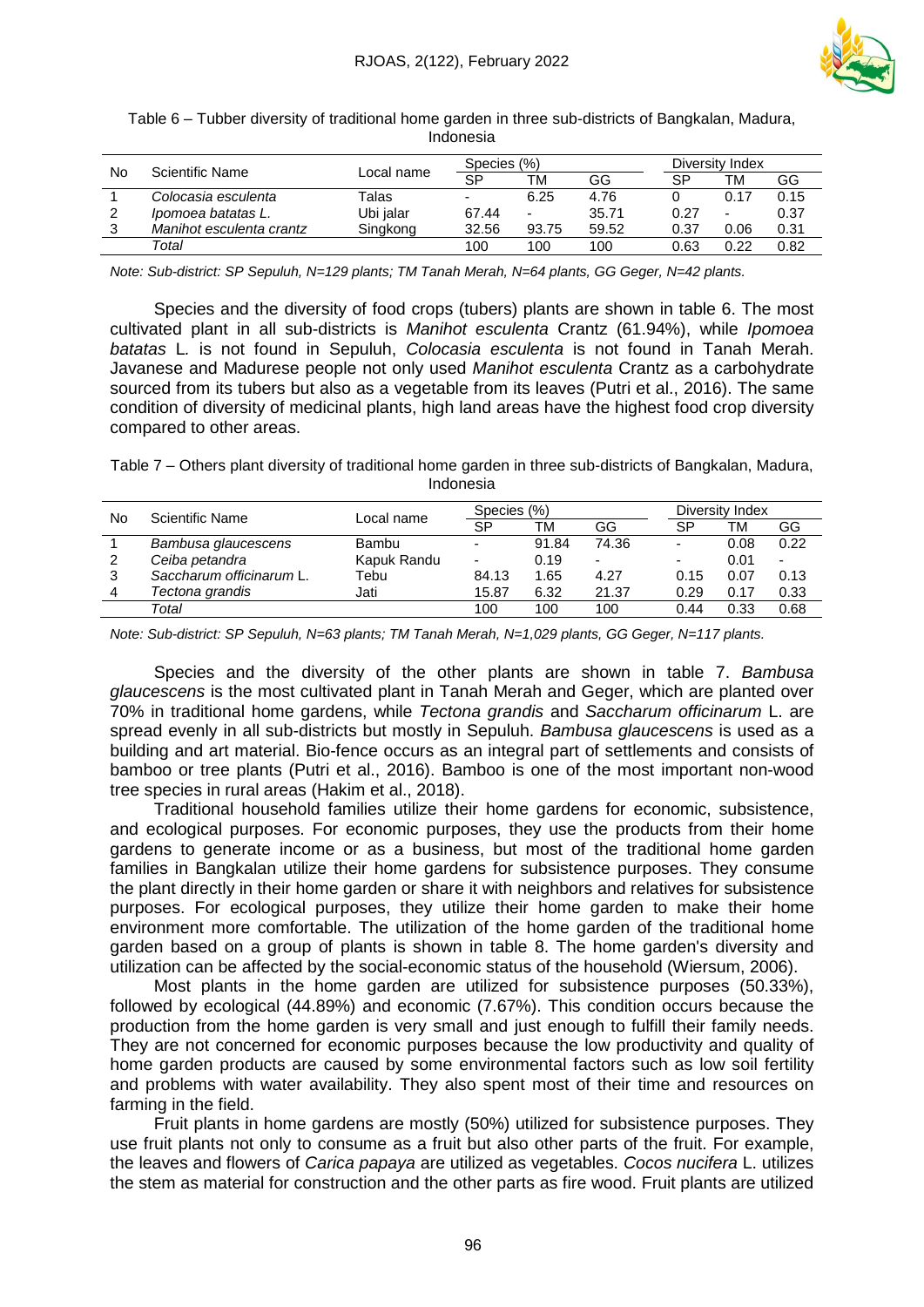

for ecological purposes, mostly as shade plants, for example, *Muntingia calabura* L., *Chrysophylum cainito* and Tamarindus indica. A small portion of the fruit was used for economic purposes (13.67%), for example, *Musa sp.* and *Mangifera indica* L were sold to generate income.

| No      | Group of plant   | Economy (%) |      |                          | (% )<br>Subsistence |       |       |       | Ecology (%) |       |                          |       |       |
|---------|------------------|-------------|------|--------------------------|---------------------|-------|-------|-------|-------------|-------|--------------------------|-------|-------|
|         |                  | SP          | TM   | GG                       | AVG                 | SP    | ТM    | GG    | AVG         | SP    | TM                       | GG    | AVG   |
|         | Fruit            | 14          | 13   | 14                       | 13.67               | 52    | 46    | 52    | 50.00       | 34    | 41                       | 34    | 36.33 |
|         | √eqetable        |             |      |                          |                     | 90    | 67    | 90    | 82.33       | 10    | 33                       | 10    | 17.67 |
| 3       | Ornamental       | -           |      | $\overline{\phantom{0}}$ |                     | 8     | 5     | 8     | 7.00        | 92    | 95                       | 92    | 93.00 |
| 4       | Medicine         | -           |      | $\blacksquare$           |                     | 26    | 35    | 26    | 29.00       | 74    | 65                       | 74    | 71.00 |
| 5       | Food crop        | 24          | 28   | 24                       | 25.33               | 76    | 72    | 76    | 74.67       |       | $\overline{\phantom{a}}$ | ٠     |       |
| 6       | Industrial plant | 8           | 5    | 8                        | 7.00                | 50    | 25    | 50    | 41.67       | 42    | 70                       | 42    | 51.33 |
| Average |                  | 7.67        | 1.67 | .67                      | 67                  | 50.33 | 41.67 | 50.33 | 47.44       | 42.00 | 50.67                    | 42.00 | 44.89 |

Table 8 – The utilization of home garden of traditional home garden base on group of plant in three sub-districts in Bangkalan, Madura Island, Indonesia

*Note: Sub-district: SP Sepuluh, TM Tanah Merah, plants, GG Geger, AVG Average.*

Vegetable plants in home gardens are mostly (82.33%) utilized for subsistence purposes, with a small portion for ecology (17.67%) and none for economic purposes. The same reasoning applies to fruit; a small crop of vegetables is just enough to feed the family or share with others. *pterygosperma, Leucaena leucocephala, Sachium edule,* and *Sasbania grandiflora* were utilized not only for consumption but also as shades and organic fences. There was a high plant that had a lot of branches and leaves and was adaptable to the environmental conditions in the Madura Islands.

More than 90% of ornamental plants are utilized for ecological purposes, a small part for subsistence and none for the economy. Usually, the ornamental plants used as organic fences are *Hibiscus rosa sinensis* and *Jasminum sambac.* In the same way that ornamental plants are used for ecological reasons, most medicine plants are used for ecological reasons (71%), with a small portion used for subsistence (29%).*Deacaena angustifolia* is the most ornamental plant used as an organic fence, and *Curcuma domestica Vahl* was used as traditional medicine and consumed by the household.

No food crop plant is utilized as ecologically as possible, mostly for consumption by the family and a small part (25.33%) for sale to the market to generate income. All of the food crops are small plants that cannot be used as shade plants and utilize their tubers as a carbohydrate food source. A small part of an industrial plant is utilized for economic purposes. Usually, it is used for subsistence and ecological purposes. *Bambusa glaucescens* and *Tectona grandis are* mostly used as shades and construction materials.

#### **CONCLUSION**

This study documented plant diversity in the traditional home garden in Bangkalan District, Madura Island, Indonesia. This study indicates that home gardens have high plant species diversity which contributes to plant diversity conservation. Traditional home gardens are constructed by numerous plant species that are planted for fruit, vegetable, ornamental, medicine, food crops, and other purposes. The traditional home garden community in Bangkalan utilizes their home gardens mostly for subsistence purposes for consumption by their family. Future research should focus on home garden management, the impact of social-cultural diversity in the home garden, and household food security.

### **REFERENCES**

- 1. Alemu, A. A., Kiros, H., & Sorecha, E. M. (2019). Assessing Fruit Tree Species Diversity in Home Garden Agro-Forestry and Their Role Supporting Local People's Livelihoods in Burie District, Ethiopia. Turkish Journal of Agriculture - Food Science and Technology, 7(7), 946. https://doi.org/10.24925/turjaf.v7i7.946-954.1977.
- 2. Anugrah, I. S. (2009). Considering mangoes as local high priority commodity in an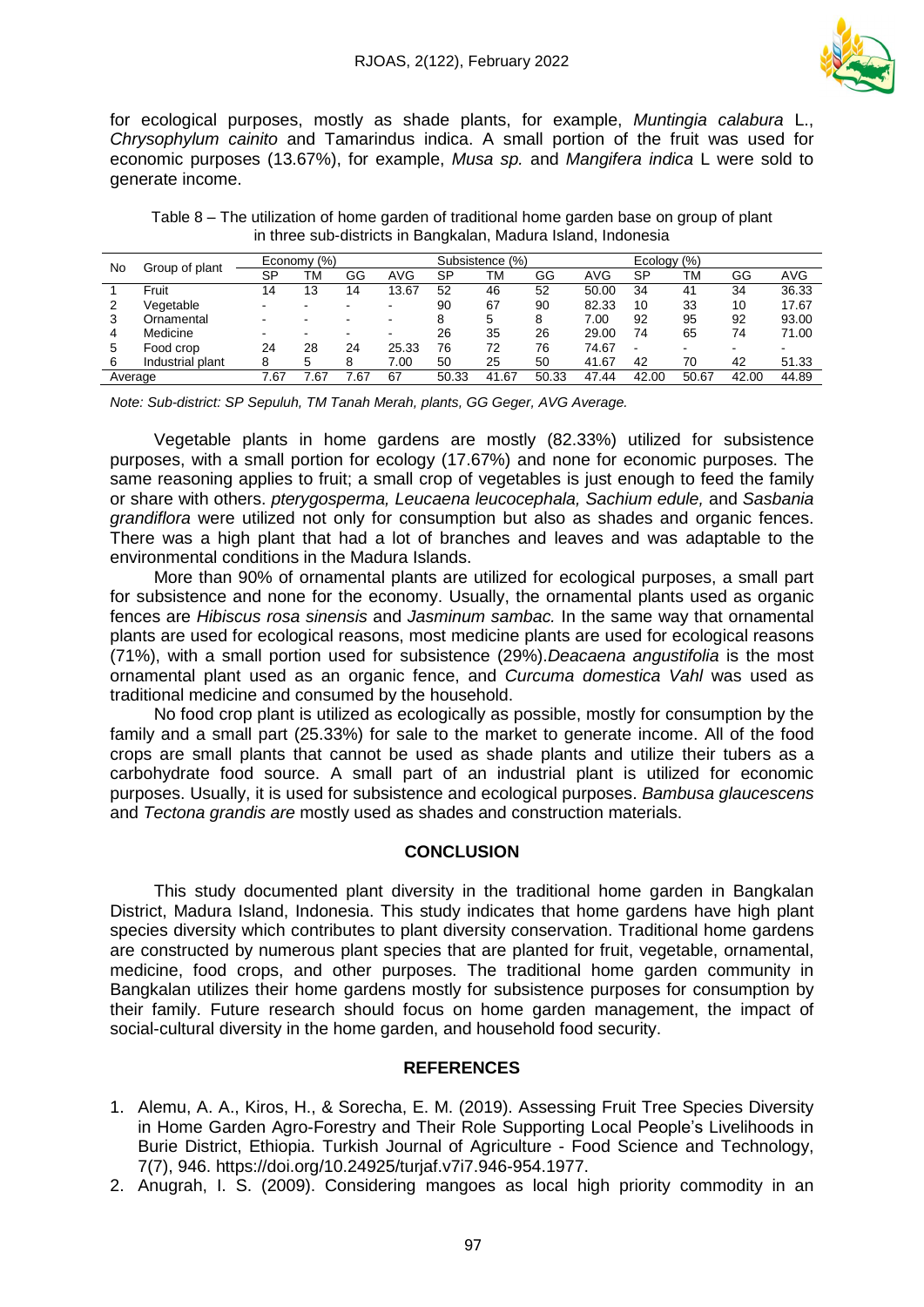

agribusiness system policy: an ecdeavor to unite institutional support for the benefit of farmers. Analisis Kebijakan Pertanian (Agriculture Policy Analysis), 7(2), 189–211.

- 3. Anwarudin, M, J., Sayekti, A. L., K, A. M., & Hilman, Y. (2013). Production Dynamics and Price Volatility of Chili : Anticipation Strategy and Development Policy.
- 4. Bahriyah, I., Hayati, A., & Zayadi, H. (2015). Ethnobotany Study of Moringa (Moringa oleifera) in Somber Village, Tambelangan District, Sampang Regency, Madura. Biosaintropis, 61–67.

http://biosaintropis.unisma.ac.id/index.php/biosaintropis/article/view/50/25.

- 5. BPS (Indonesia Statistic Government Office). (2021). Bangkalan regency in figures 2021. BPS-Statictics of Bangkalan Regency.
- 6. Calvet-Mir, L., Gómez-Baggethun, E., & Reyes-García, V. (2012). Beyond food production: Ecosystem services provided by home gardens. A case study in Vall Fosca, Catalan Pyrenees, Northeastern Spain. Ecological Economics, 74, 153–160. https://doi.org/10.1016/j.ecolecon.2011.12.011.
- 7. Darma, I. D. P., Sutomo, Hanum, S. F., & Iryadi, R. (2020). Plant conservation based on tri mandala concept on homegarden at Pakraman Penge village, Baru village, Marga district, Tabanan regency, Bali. Journal of Tropical Biodiversity and Biotechnology, 5(3), 189–200. https://doi.org/10.22146/jtbb.56260.
- 8. Elih Nurlaelih, E., Hakim, L., Rachmansyah, A., & Antariksa, A. (2019). Landscape services of home garden for rural household: A case study of Jenggolo village Malang regency. Agricultural Social Economic Journal, 19(3), 135–143. https://doi.org/10.21776/ub.agrise.2019.019.3.2.
- 9. Ewuketu, L. M., Zebene, A., & Solomon, Z. (2014). Plant species diversity of homegarden agroforestry in Jabithenan District, North-Western Ethiopia. International Journal of Biodiversity and Conservation, 6(4), 301–307. https://doi.org/10.5897/ijbc2013.0677.
- 10. Faoziyah, U. (2016). Who Benefits? The Case of the Suramadu Bridge Construction". Procedia - Social and Behavioral Sciences, 227(November 2015), 60–69. https://doi.org/10.1016/j.sbspro.2016.06.043.
- 11. Ferdous, Z., Datta, A., Anal, A. K., Anwar, M., & Khan, A. S. M. M. R. (2016). Development of home garden model for year round production and consumption for improving resource-poor household food security in Bangladesh. NJAS - Wageningen Journal of Life Sciences, 78, 103–110. https://doi.org/10.1016/j.njas.2016.05.006.
- 12. Galhena, D. H., Freed, R., & Maredia, K. M. (2013). Home gardens: A promising approach to enhance household food security and wellbeing. Agriculture and Food Security, 2(1), 1–13. https://doi.org/10.1186/2048-7010-2-8.
- 13. Hakim, L., & Nakagoshi, N. (2007). Plant species composition in home gardens in the Tengger highland (East Java, Indonesia) and its importance for regional ecotourism planning. Hikobia, 15(1), 23–36.
- 14. Hakim, L., Pamungkas, N. R., Wicaksono, K. P., & Soemarno, S. (2018). The conservation of Osingnese traditional home garden agroforestry in Banyuwangi, East Java, Indonesia. Agrivita, 40(3), 506–514. https://doi.org/10.17503/agrivita.v40i3.1605
- 15. Kehlenbeck, K., & Maass, B. L. (2004). Crop diversity and classification of homegardens in Central Sulawesi, Indonesia. Agroforestry Systems, 63(1), 53–62. https://doi.org/10.1023/B:AGFO.0000049433.95038.25.
- 16. Naigaga, H., Ssekandi, J., Ngom, A., Diouf, N., Diouf, J., Dieng, B., Mbaye, M. S., & Noba, K. (2021). Assessment of the contribution of home gardens to plant diversity conservation in Thies region, Senegal. Environment, Development and Sustainability, 0123456789. https://doi.org/10.1007/s10668-021-01737-x.
- 17. Nila Pamungkas, R., & Hakim, L. (2013). Ethnobotanical Investigation for Conserving Home Gardens Plants Species in Tambakrejo Sumbermanjing Wetan, Southern of Malang. Journal of Tropical Life Science, 3(2), 96–103. https://doi.org/10.11594/jtls.03.02.05.
- 18. Pamungkas, R. N., Indriyani, S., & Hakim, L. (2013). The ethnobotany of homegardens along rural corridors as a basis for ecotourism planning: a case study of Rajegwesi village, Banyuwangi, Indonesia. Journal of Biodiversity and Environment Sciences